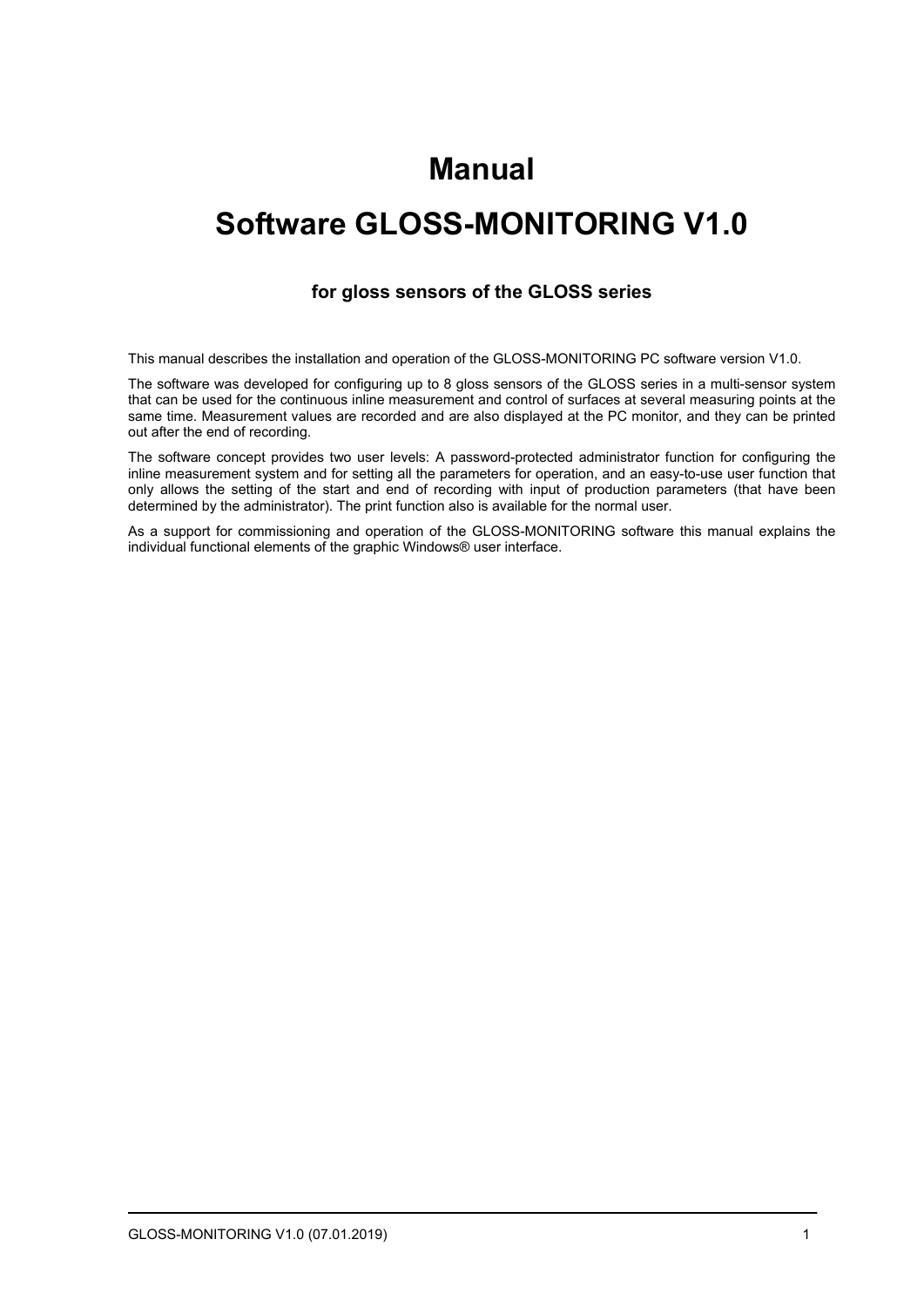#### $\mathbf 0$ **Contents**

|             |                                   | Page |
|-------------|-----------------------------------|------|
| $\mathbf 1$ |                                   |      |
| 2           |                                   |      |
|             | 2.1                               |      |
|             | 211<br>2.1.2<br>213<br>214<br>215 |      |
|             | 216                               |      |

| Shortcuts:  |                 |
|-------------|-----------------|
| <b>SFND</b> | F9              |
| <b>GFT</b>  | F10             |
| GO          | F11             |
| <b>STOP</b> | F <sub>12</sub> |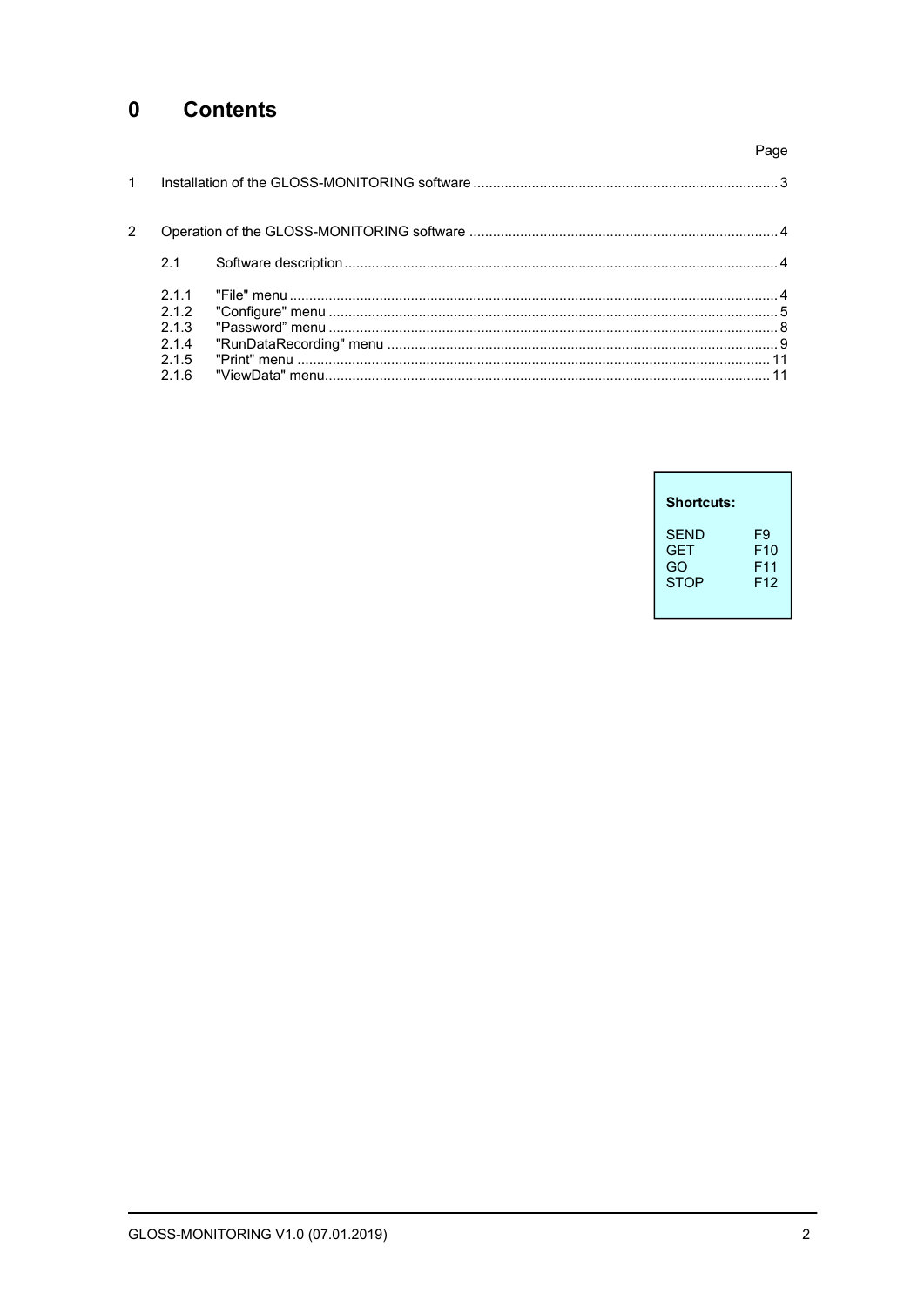# **1 Installation of the GLOSS-MONITORING software**

Hardware requirements for successful installation of the GLOSS-MONITORING software:

- Microsoft® Windows® 7, 8, 10
- IBM PC AT or compatible
- VGA graphics
- Microsoft-compatible mouse
- CD-ROM drive
- Serial RS232 interface at the PC or USB slot
- Cable **cab-las4/PC** for the RS232 interface or **cab-4/USB** for USB slot or **cab-4/ETH** for Ethernet

The GLOSS-MONITORING software can only be installed under Windows. Windows must therefore be started first, if it is not yet running.

Please install the software as described below:

| $\mathbf{1}$ .   | The software can be installed directly from the installation CD-ROM. The CD-ROM contains a<br>folder named INSTALL, where you can find a SETUP program. Start this SETUP program to<br>install the software.                                                                                                   |
|------------------|----------------------------------------------------------------------------------------------------------------------------------------------------------------------------------------------------------------------------------------------------------------------------------------------------------------|
| $\overline{2}$ . | The installation program displays a dialog and suggests to install the software in the<br>C:\"FILENAME" directory on the hard disk.<br>You may accept this suggestion with OK or [ENTER], or you may change the path as desired.                                                                               |
| 3.               | During the installation process a new program group for the software is created in the Windows<br>Program Manager. In this program group an icon for starting the software is created<br>automatically. When installation is successfully completed the installation program displays a<br>"Setup OK" message. |
| 4.               | After successful installation the software can be started with a left mouse button double-click on<br>the icon.                                                                                                                                                                                                |

Windows® is a registered trademark of Microsoft Corp.

VGATM is a trademark of International Business Machines Corp.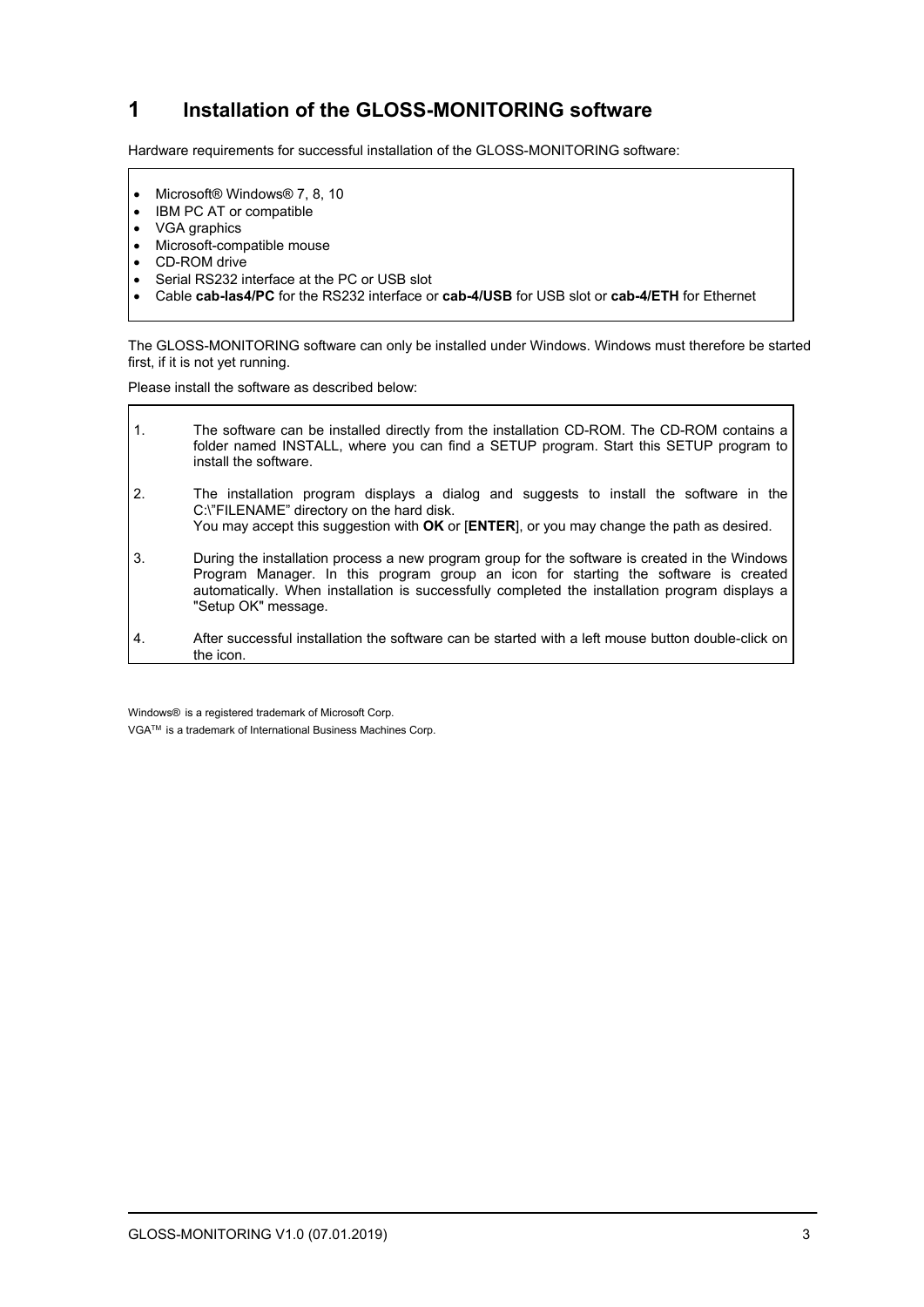# **2 Operation of the GLOSS-MONITORING software**

### **2.1 Software description**

#### **Please read this chapter before you start the process of initialising the software.**

When the **GLOSS-MONITORING** software is started, the following window appears on the Windows user interface. Depending on the settings in the **"Startup Configuration File"**, various elements are displayed.

| GLOSS Monitoring V1.0<br>File Configure Password RunDataRecording Print ViewData Language Version!                                                                                                                                                                                                                                             | $\Box$                                                                                                                                                                                                                                                                                                        |
|------------------------------------------------------------------------------------------------------------------------------------------------------------------------------------------------------------------------------------------------------------------------------------------------------------------------------------------------|---------------------------------------------------------------------------------------------------------------------------------------------------------------------------------------------------------------------------------------------------------------------------------------------------------------|
| உடு<br>CNT<br>$\blacksquare$<br>Sensor 1                                                                                                                                                                                                                                                                                                       | $\n  D$ CNT<br>$\overline{\phantom{0}}$<br>Sensor 2                                                                                                                                                                                                                                                           |
| $200 -$<br>$150 -$<br>$rac{G}{F}$ 100-<br>$50 -$<br>$0 -$<br>$+ 5.0 -$<br>$\begin{array}{c} \mathsf{D} \\ \mathsf{E} \end{array}$<br>$2.5 -$<br>$\frac{L}{T}$ 0.0-<br>$A -2.5$<br>$+5.0 -$<br><b>SETVAL</b><br><b>ACTVAL</b><br><b>DELTA</b><br>PP<br><b>MEAN</b><br><b>STD DEV</b><br>3.0<br>0.00<br>0.00<br>0.00<br>0.00<br>0.0 <sub>1</sub> | $200 -$<br>150 <sub>1</sub><br>$rac{G}{F}$ 100-<br>$50 -$<br>$0 -$<br>⇑<br>$5.0 -$<br>$\frac{D}{E}$<br>$2.5 -$<br>L.<br>$0.0 -$<br>$\mathsf T$<br>$A -2.5$<br>$+5.0-$<br><b>ACTVAL</b><br><b>DELTA</b><br><b>STD DEV</b><br><b>SETVAL</b><br>PP<br><b>MEAN</b><br>0.00<br>0.00<br>90.0<br>0.00<br>0.00<br>0.0 |
| <b>COM PORT</b><br>$\mathbf{1}$                                                                                                                                                                                                                                                                                                                | <b>COM PORT</b><br>3 <sup>7</sup>                                                                                                                                                                                                                                                                             |
| Sensor 3                                                                                                                                                                                                                                                                                                                                       | SerNo xxx Sensor4                                                                                                                                                                                                                                                                                             |

### **2.1.1 "File" menu**

File Configure Tools Password RunDal

Load Configuration File Save Configuration File Save As Startup Configuration File In the **"File"** menu, configuration files that are set under **"Configure"** can be saved to a file or loaded from a file. The **"Save As Startup Configuration File"** item defines the currently set parameters as startup parameters, i.e. these parameters will be loaded automatically when the software is started.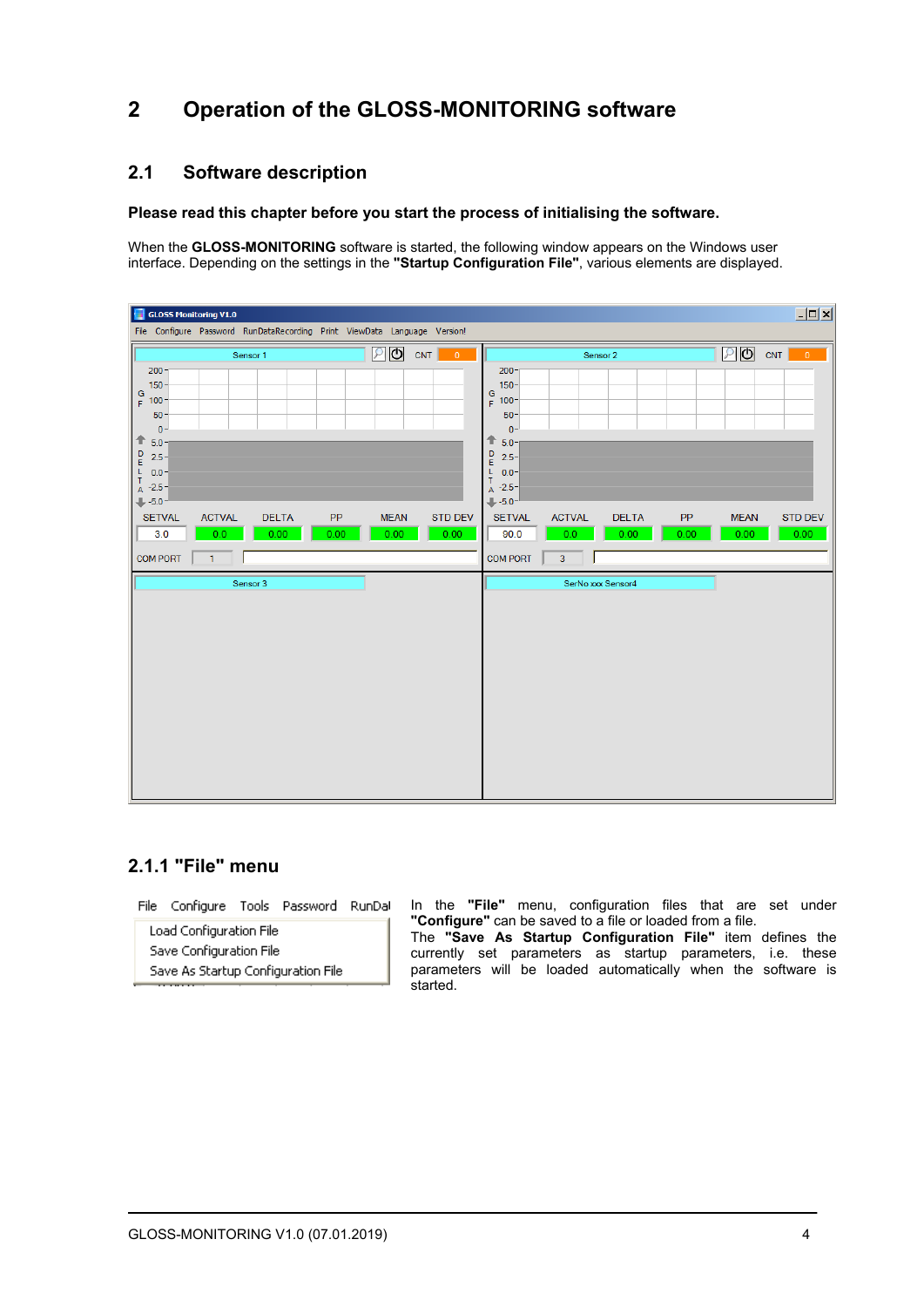# **2.1.2 "Configure" menu**



The **"Configure"** menu can be used for performing certain parameter presettings.

#### A click on "**Set Sensor Configuration**" opens the following **SENSOR CONFIGURATION PANEL**:

| SENSOR CONFIGURATION PANEL |                                                                       |                           | $\overline{\mathbf{x}}$                                    |
|----------------------------|-----------------------------------------------------------------------|---------------------------|------------------------------------------------------------|
| $\nabla$ ENABLE            | Sensor 1                                                              | $\nabla$ enable           | Sensor 2                                                   |
| <b>INSERT SENSOR NAME</b>  | Sensor 1                                                              | <b>INSERT SENSOR NAME</b> | Sensor 2                                                   |
| F FIXED SETVALUE           | GF SETVALUE<br>3.0                                                    | $\Gamma$ FIXED SETVALUE   | <b>GF SETVALUE</b><br>90.0                                 |
| SELECT CONNECTION          | 115200 $\blacktriangledown$<br><b>COM PORT</b><br><b>BAUD</b><br>$-1$ | SELECT CONNECTION         | <b>COM PORT</b><br>115200<br>$\overline{3}$<br><b>BAUD</b> |
| $\Gamma$ ENABLE            | Sensor 3                                                              | $\Gamma$ ENABLE           | Sensor 4                                                   |
|                            |                                                                       |                           |                                                            |
| $\Gamma$ ENABLE            | Sensor 5                                                              | $\Gamma$ ENABLE           | Sensor 6                                                   |
|                            |                                                                       |                           |                                                            |
| $\Gamma$ ENABLE            | Sensor 7                                                              | $\Gamma$ ENABLE           | Sensor 8                                                   |
|                            |                                                                       |                           |                                                            |

If data should be recorded from a sensor, the sensor must be activated with **"ENABLE"**. In the **"INSERT SENSOR NAME"** field a name can be assigned to the sensor. This name will then be displayed in the main window, saved in the output file, and will also be printed.

The current gloss value, the deviation from the setpoint value, the peak-to-peak value, the calculated mean value, and the standard deviation are displayed in the main window. Mean value and standard deviation refer to the data in the graph.

The setpoint values for the gloss factors **GF Setvalue** are defined in the **SENSOR CONFIGURATON PANEL**. If the **FIXED SETVALUE** checkbox is activated, fixed setpoint values will be used, and these cannot be changed in the main window. If **FIXED SETVALUES** is not activated, the values can be changed in the main window during data recording.

The interface between a sensor and the PC is specified under **"SELECT CONNECTION"**.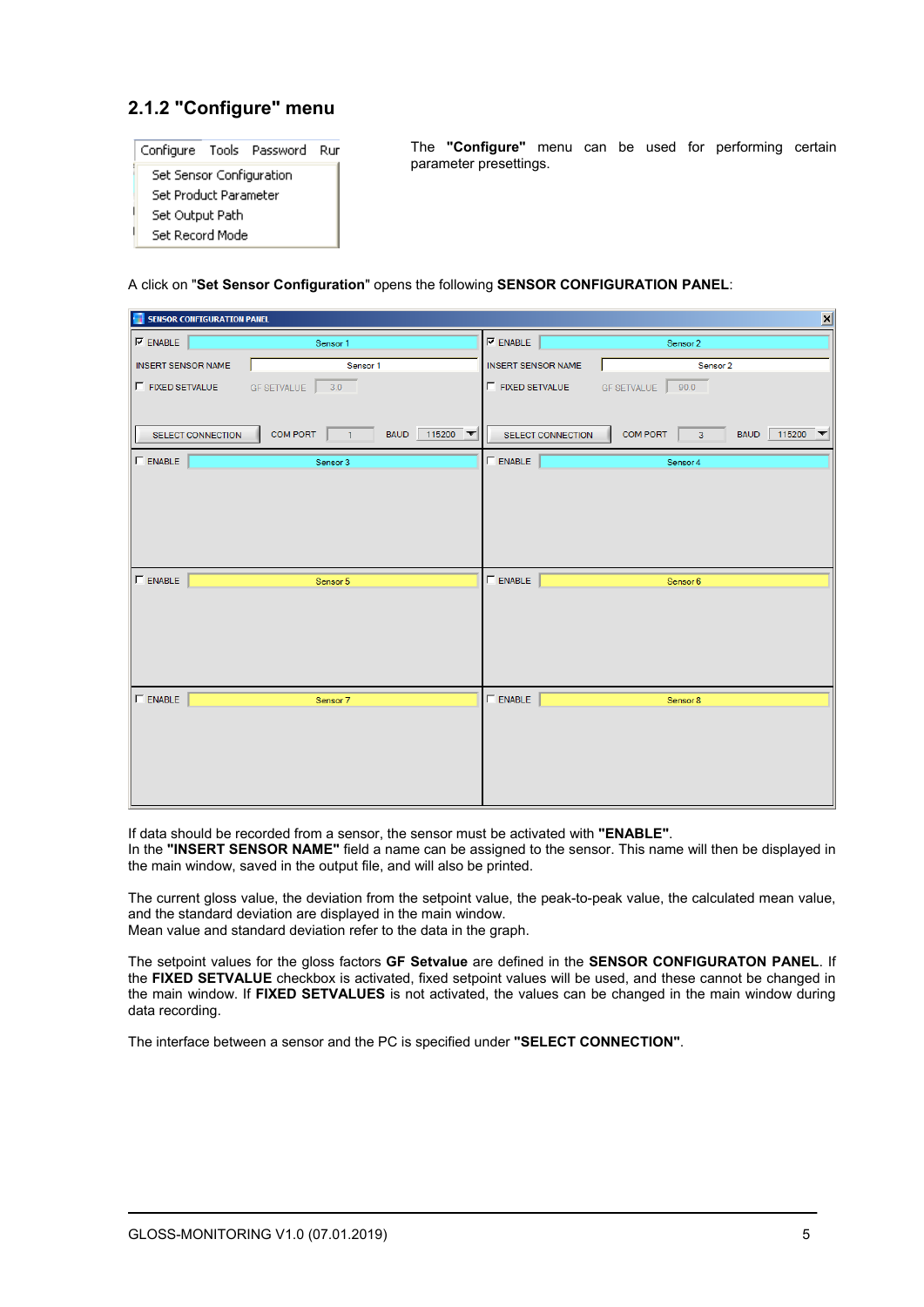#### A click on **"Set Product Parameter"** opens the **PRODUCT PARAMETER CONFIGURATION PANEL**:

| <b>PRODUCT PARAMETER CONFIGURATION PANEL</b>                                                                           |                        |  |
|------------------------------------------------------------------------------------------------------------------------|------------------------|--|
| ENABLE AND SELECT PRODUCT PARAMETERS, WHICH ARE FIX AND<br>MUST BE STORED IN THE OUTPUT FILE AND PRINTED AT THE REPORT |                        |  |
| <b>V</b> ENABLE PRODUCT PARAMETER 1                                                                                    | Example Machine Number |  |
| $\nabla$ ENABLE PRODUCT PARAMETER 2                                                                                    | <b>Example Plant</b>   |  |
| <b>ENABLE PRODUCT PARAMETER 3</b>                                                                                      |                        |  |
| <b>ENABLE PRODUCT PARAMETER 4</b>                                                                                      |                        |  |
| <b>ENABLE PRODUCT PARAMETER 5</b>                                                                                      |                        |  |
| ENABLE AND SELECT PRODUCT PARAMETERS. WHICH MUST BE ENTERED<br>BY THE MACHINE OPERATOR WHEN THE MEASUREMENT STARTS     |                        |  |
| $\nabla$ ENABLE PRODUCT PARAMETER 6                                                                                    | Example Product Number |  |
| $\nabla$ ENABLE PRODUCT PARAMETER 7                                                                                    | Example Order Number   |  |
| $\nabla$ ENABLE PRODUCT PARAMETER 8                                                                                    | Example Operator       |  |
| <b>ENABLE PRODUCT PARAMETER 9</b><br>⊽                                                                                 | Example Appendix       |  |
| <b>ENABLE PRODUCT PARAMETER 10</b>                                                                                     |                        |  |
| ATTENTION! Don't use the signs / \ :                                                                                   |                        |  |

There are 5 parameters that can be individually entered. All these data are fixed and are, if they are enabled, saved in the file and printed in the report. Parameters 6 to 10, if they are enabled, must be entered by the operator after pressing **"Start"**. These data also are saved in the file and printed.

**Attention!** 

**The characters / \ : . \* ? " < > | must not be used.**

| ☀ Insert Product Parameter |
|----------------------------|
| Example Product Number     |
|                            |
|                            |
|                            |
|                            |

#### Example:

**"ENABLE PRODUCT PARAMETER 6"** is activated and is assigned the input of **" Example Product Number"**. When **"RunDataRecording"** and **"Start"** is pressed, a

window will appear prompting the operator to enter a Product Number.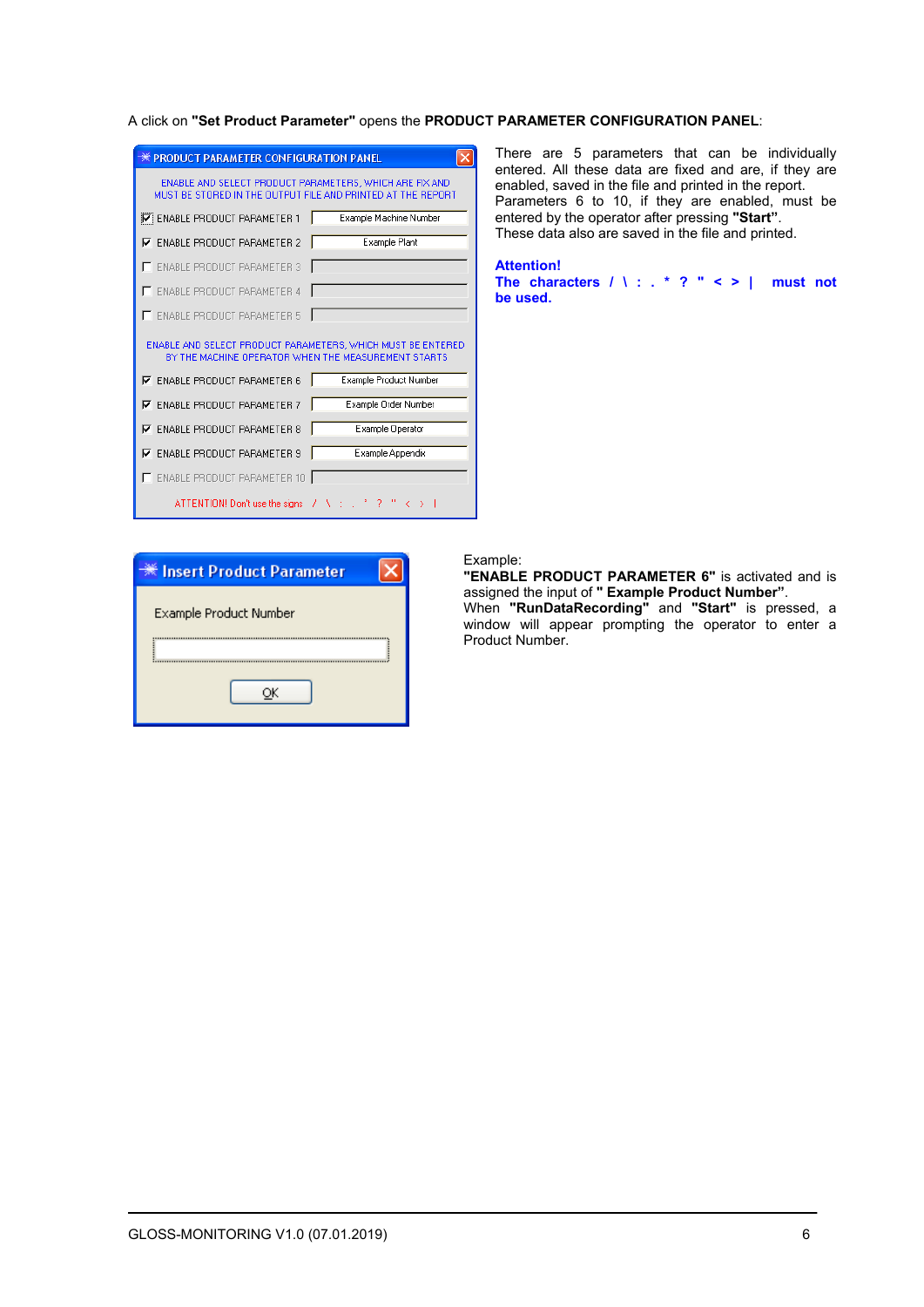A click on **"Set Output Path"** opens the **OUTPUT FILE CONFIGURATION PANEL**:

| <b>OUTPUT FILE CONFIGURATION PANEL</b>                                 | ×                            |  |  |
|------------------------------------------------------------------------|------------------------------|--|--|
| SELECT HOW TO CREATE THE OUTPUT FILENAME<br>$\nabla$ SAVE DATA TO FILE |                              |  |  |
| d:\Mist<br><b>Output Directory</b>                                     |                              |  |  |
| SELECT A FILE EXTENSION xxx.                                           | dat                          |  |  |
| <b>F</b> OPFRATOR CREATES FILENAME MANUALLY                            |                              |  |  |
| <b>V CREATE FILENAME AUTOMATICALLY WITH:</b>                           |                              |  |  |
| <b>V PRODUCT PARAMETER 1</b>                                           | <b>F</b> PRODUCT PARAMETER 6 |  |  |
| <b>F</b> PRODUCT PARAMETER 2<br><b>F</b> PRODUCT PARAMETER 7           |                              |  |  |
| PRODUCT PARAMETER 3<br><b>F</b> PRODUCT PARAMETER 8                    |                              |  |  |
| <b>F</b> PRODUCT PARAMETER 4<br><b>F</b> PRODUCT PARAMETER 9           |                              |  |  |
| <b>F PRODUCT PARAMETER 5 F PRODUCT PARAMETER 10</b>                    |                              |  |  |
| SELECT DATA WHICH SHOULD BE SAVED TO FILE                              |                              |  |  |
| $\nabla$ TEMP<br>l⊽ GF                                                 |                              |  |  |
| $\overline{M}$ DELTAGE                                                 |                              |  |  |
| <b>⊽</b> PP                                                            |                              |  |  |
| $\nabla$ MEAN GF                                                       |                              |  |  |
| $\nabla$ STDDEV GF                                                     |                              |  |  |
| $\nabla$ V-No:                                                         |                              |  |  |
| $\nabla$ CH DIR                                                        |                              |  |  |
| $\nabla$ CH RFF                                                        |                              |  |  |
|                                                                        |                              |  |  |

This window is used for defining the output file.

"**SAVE DATA TO FILE"** determines whether the data should be stored to a file, or whether they should be visualized only. If "**SAVE DATA TO FILE"** is not enabled, all setting possibilities will be faded out.

If **"OPERATOR CREATES FILENAME MANUALLY"** is activated, the software, after the operated presses "**Start"**, prompts the operator to define an output file.

If **"CREATE FILENAME AUTOMATICALLY"** is activated, the software automatically creates the output file.

The output path is determined with **"Output Directory"**.

The file name comprises the activated **"PRODUCT PARAMETER"**, the sensor name and the extension defined under **"SELECT A FILE EXTENSION"**.

Under "**SELECT DATA WHICH SHOULD BE SAVED TO FILE"** that data are selected, which should be stored.

#### **INFO!**

If the output file should be opened with Microsoft EXCEL, the regional settings in Windows should first be set to an Anglo-American country (Great Britain, U.S.A., ...). The reason for this is that EXCEL interprets a number with comma as a date information. If the file is saved in Anglo-American mode and the regional settings are then set back to your respective country, EXCEL will recognise a number with comma correctly. If the file is saved in the Anglo-American mode, and if the regional settings are then set back to the respective country, EXCEL recognises the gloss factor as a floating point number.

The following steps must be performed to change to an Anglo-American language:

Start  $\rightarrow$  Settings  $\rightarrow$  Control Panel  $\rightarrow$  Regional and Language Settings

An Anglo-American language can then be selected in the "Regional Settings" tab.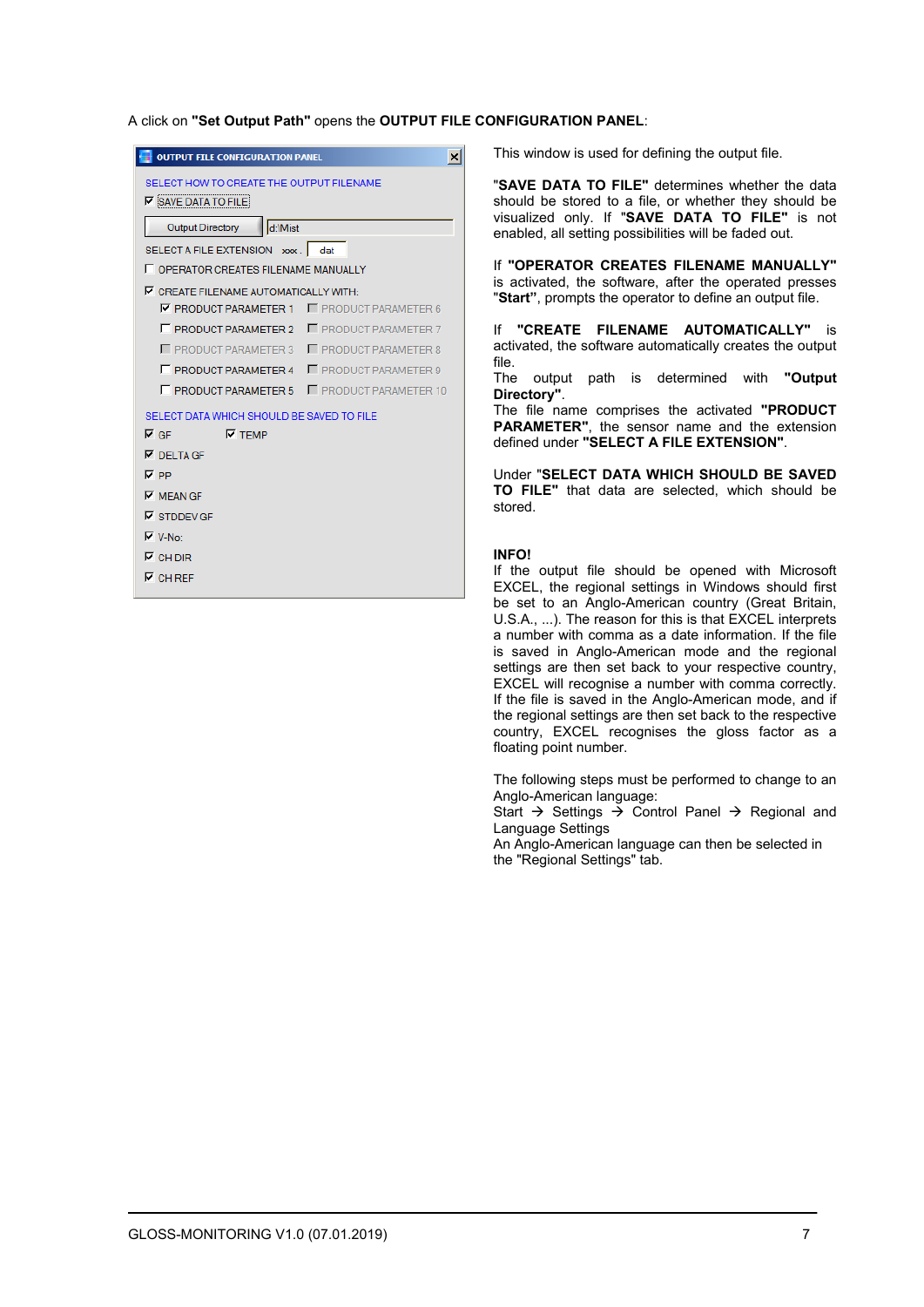#### A click on **"Select Record Mode"** opens the **RECORDER CONFIGURATION PANEL**:

| <b>** RECORDER CONFIGURATION PANEL</b>        |
|-----------------------------------------------|
| SELECT THE BECOBD MODE                        |
| <b>SELECT DATA RECORDING</b><br>ALITO LIMITED |
| RECORD-TIME INTERVAL IN SECONDS               |
| VALUES TO BE RECORDED (MAX 50 000)<br>1000    |

This window is used for determining the data recording mode.

With **"AUTO LIMITED"**, an adjustable number of data is recorded after an adjustable time interval.

With **"AUTO UNLIMITED"** data are recorded after an adjustable time interval until recording is stopped by pressing "Stop".

With **"AUTO TRIGGERED"** the sensor automatically sends data which are then recorded and saved.

#### **Attention!**

**For using the "AUTO TRIGGERED" function the sensor must operate in one of the trigger modes, because data only are sent when the trigger condition drops (cf. instruction manual SPECTRO3-Scope).**

| RunDataRecording<br>Password     | Print | Vir |
|----------------------------------|-------|-----|
| Activate Password Protection     |       |     |
| Deactivate Password Protection   |       |     |
| Change Password                  |       |     |
|                                  |       |     |
| <b>EXECUTANGE PASSWORD PANEL</b> |       |     |
| -CHANGE PASSWORD                 |       |     |
| ENTER PASSWORD                   |       |     |
| NEW PASSWORD                     |       |     |
| Į<br>CONFIRM PASSWORD            |       |     |
| IT ENABLE PASSWORD PROTECTION    |       |     |
| SAVE CHANGES                     |       |     |
|                                  |       |     |

## **2.1.3 "Password" menu**

The **"File"** and **"Configure"** items can be protected by a password. Password protection can be enabled and disabled. The default password is: 0000000000 (in words: 10 zeroes). The password can be individually changed.

When password protection is enabled, the menu items **"File"** and **"Configuration"** only can be accessed after pressing **"Deactivate Password Protection"** and entering the correct password.

#### **Attention!**

**Password protection must be activated again with "Activate Password Protection".**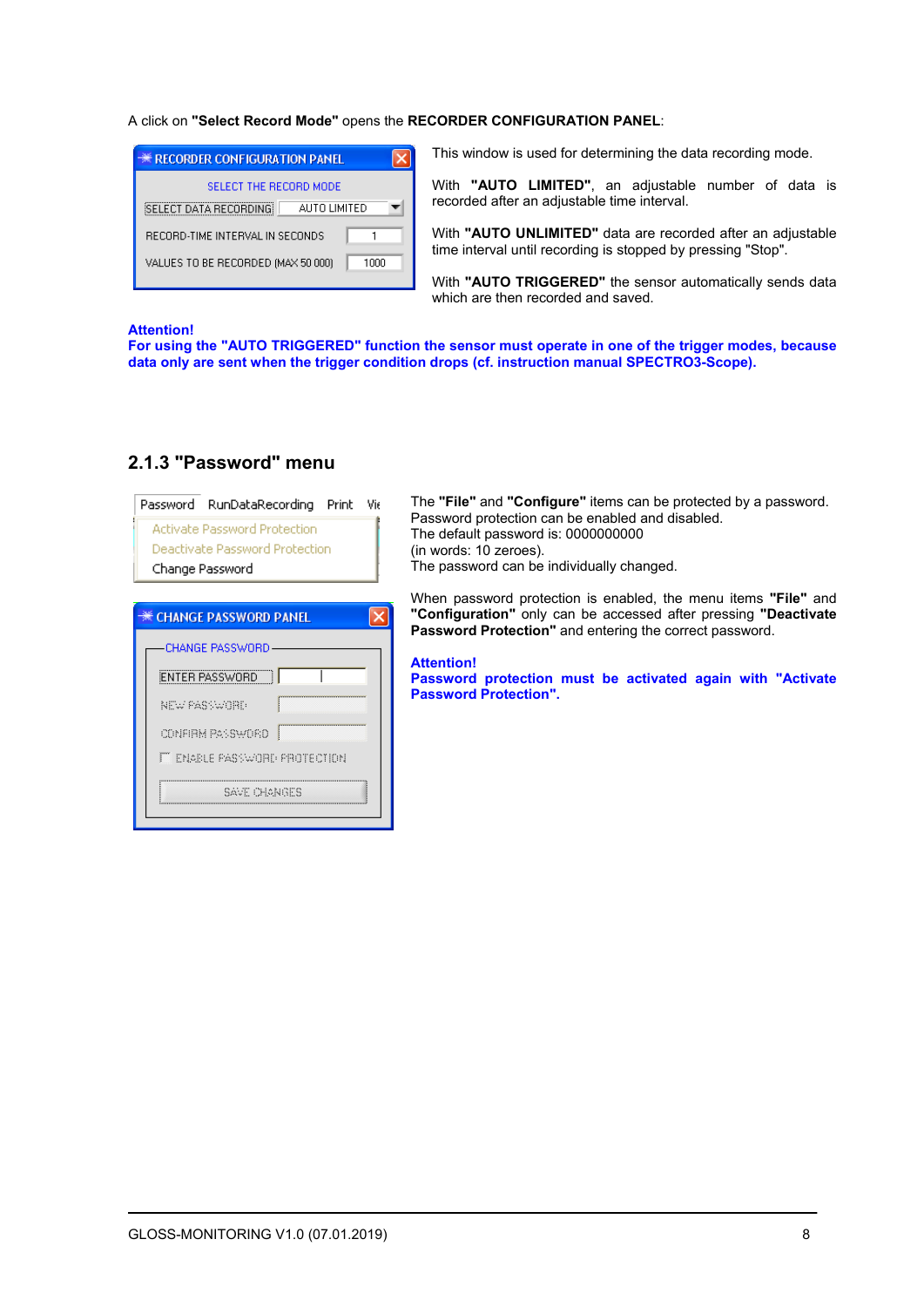## **2.1.4 "RunDataRecording" menu**

| RunDataRecording |
|------------------|
| Start            |
| Pause            |
| Continue         |
| Ston             |

In this menu item data recording can be started with **"Start"** and stopped with **"Stop"**. Data recording furthermore can be paused with **"Pause"** and then continue again with **"Continue"**.

When **"Start"** is pressed, the product parameters 6 to 10 that are enabled in **"Set Product Parameter"** must be entered.

If **OPERATOR CREATES FILENAME MANUALLY** is activated under **"Set Output Path"**, the operator will be prompted to specify a file.



The data selected in the **OUTPUT FILE CONFIGURATION PANEL** are immediately saved in the correspondingly created file, if this is activated.

The total number of recorded values is shown in the **CNT** display.

The **GF** graph shows the current gloss value **ACTVAL,** and the **DELTA** graph shows the deviation from the setpoint value **SETVAL**.

The setpoint values **SETVAL** that are set in the **SENSOR CONFIGURATION PANEL** are displayed under the graphs. The current gloss value **ACTVAL** and the deviation from the setpoint value **DELTA** also are displayed. The **PP** display shows the peak-to-peak value if the sensor operates with **TRIGGER=SELF** or **EXT1** (see manual

GLOSS Scope V1.0).

**MEAN** and **STD DEV** provide information about the mean value and the standard deviation of the data in the graph.

If **FIXED SETVALUES** in the **SENSOR CONFIGURATION PANEL** is deactivated, the **SETVALUES** function elements have a white background, and with a right-click on one of the function elements the actual values that are shown in the displays can be directly accepted as **SETVALUES**. The values can be directly edited by doubleclicking with the left mouse button or by pressing F2.

 $\triangle$ Ľ.



A click on the **RESET** button sets the graphs in all three tabs to zero.

The Y-axis of the graph can be scaled by clicking on the arrows.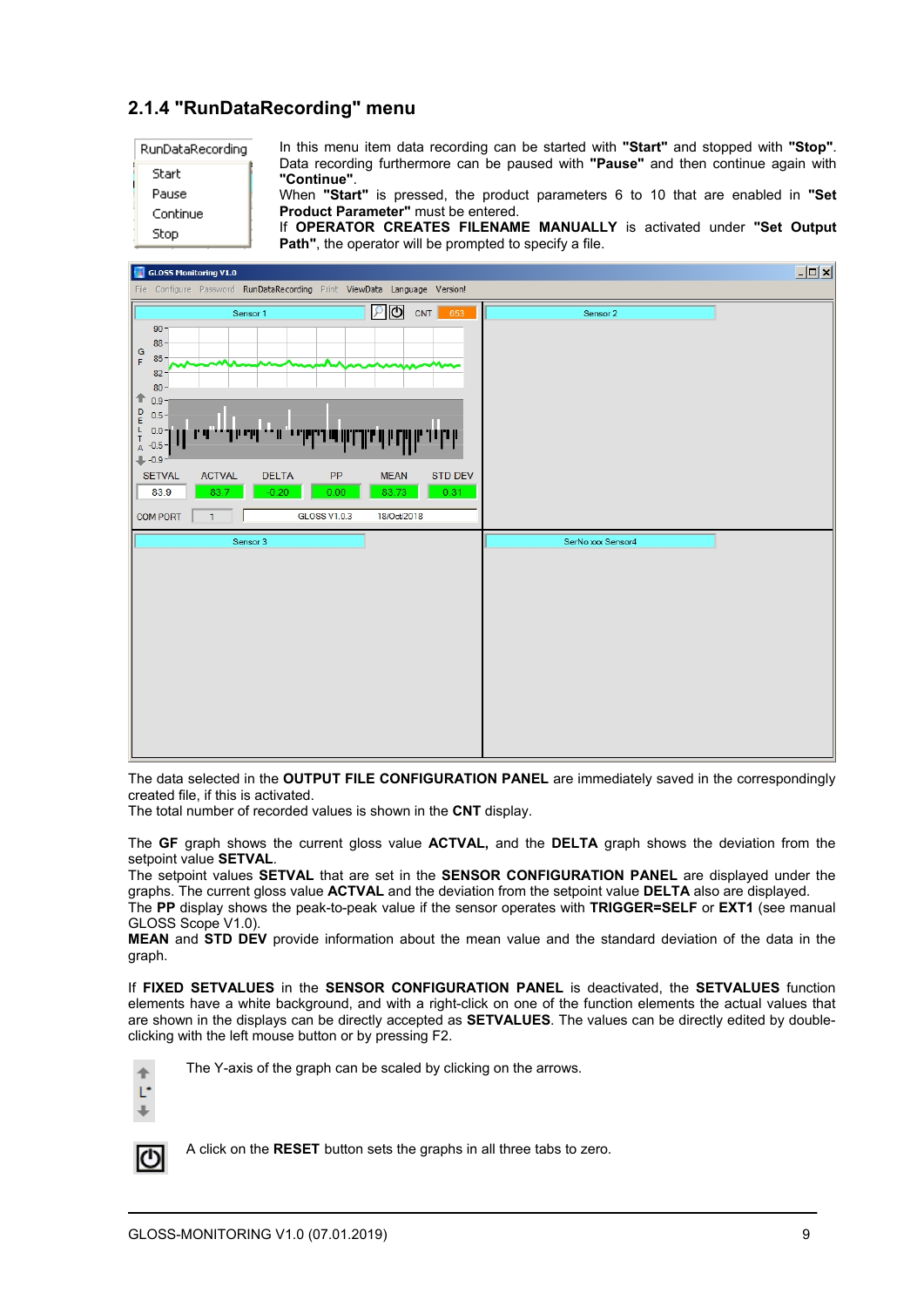

**A click on the magnifier icon opens a panel with a magnified view of the respective sensor window.** 



## **ATTENTION!**

For memory space reasons only the last 100 values are displayed in the graphs. The output file, however, contains all the values and can be opened in the **"ViewData" menu**.